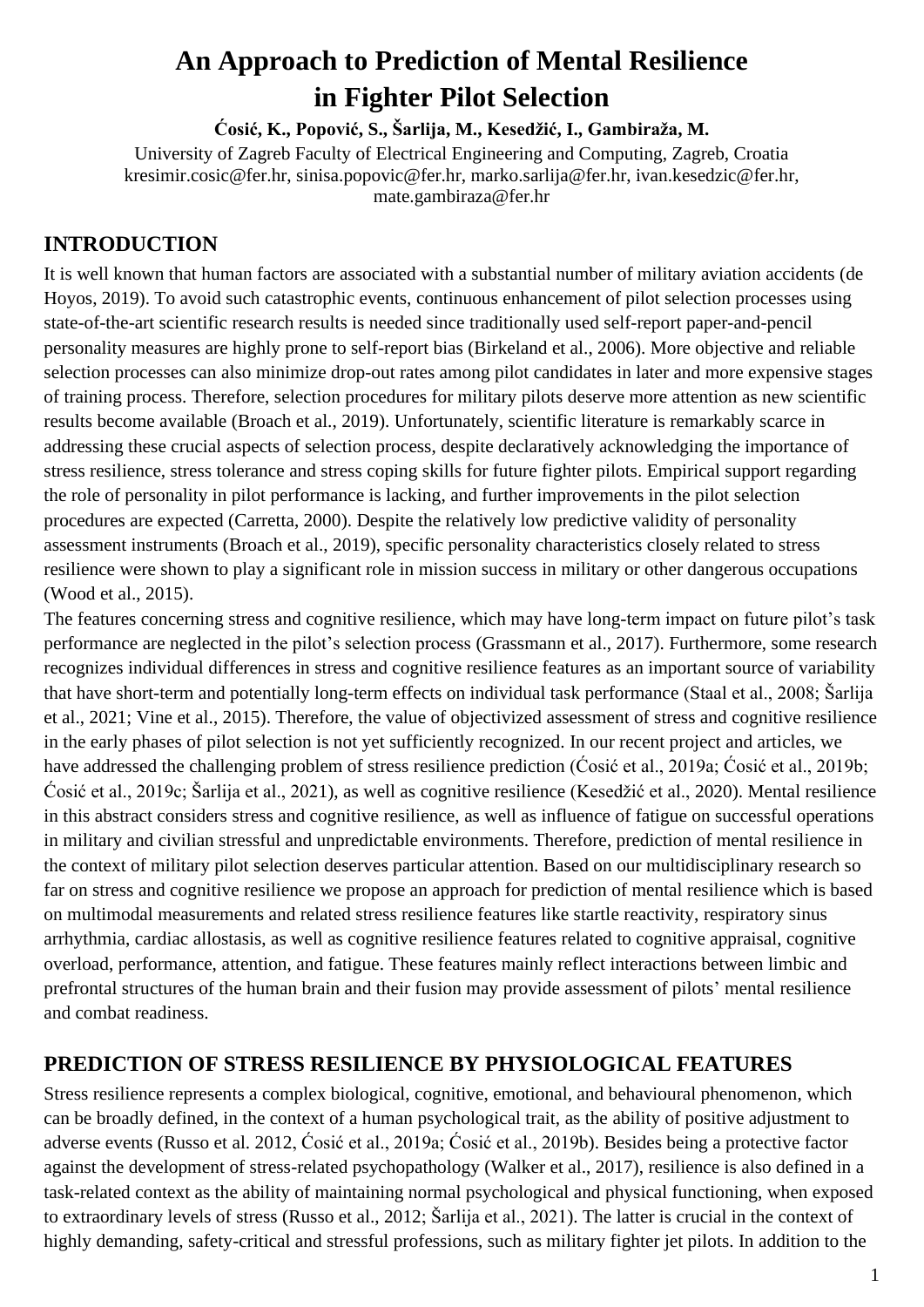well-known psychometric self-report tools, stress resilience assessment can be objectivized by means of: (1) various metrics that might allow a deep and accurate insight into the biological factors contributing to the candidates' stress resilience (e.g. brain imaging, fear conditioning, gene analysis, etc.); and (2) various features based on the analysis of objectively measurable responses of the peripheral physiological signals. Due to the cost- and time-ineffective nature of the first group of metrics, the latter has been the focus of our most recent research (Ćosić et al., 2019a; Ćosić et al., 2019b; Šarlija et al., 2021).

Prediction of stress resilience based on physiological features includes the analysis of peripheral physiological signals, such as electrocardiography, electrodermal activity, respiration, and *orbicularis oculi* electromyography of eyeblink intensity. Experimental protocols for elicitation, acquisition and analysis of these signals are related to: (a) resting autonomic functioning; (b) the startle reflex; and (c) psychobiological allostasis (Šarlija et al., 2021). Some of the most prominent specific physiological features for objectivization of stress resilience assessment, which have confirmed discriminative power between an a-priori more resilient and an a-priori less resilient group of participants, include: respiratory sinus arrhythmia, which measures heart rate variability in phase with inhalation and exhalation; startle reactivity, which measures the strength of reflexive defensive responding to an aversive unconditioned stimulus, i.e., abrupt, loud noise; cardiac allostasis, which measures adaptive reaction to a stressful event, involving a vigorous cardiac response to stress coupled with a significant cardiac recovery in the aftermath (Ćosić et al., 2019a; Ćosić et al., 2019b).

Our recent work proposes a more comprehensive set of stress resilience features and application of machine learning models for prediction of task performance under stress (Šarlija et al., 2021). The proposed approach could be used in prediction of performance envelope limits in realistic stressful occupational settings, such as the military flight simulator.

#### **PREDICTION OF COGNITIVE RESILIENCE BY FNIRS FEATURES**

Cognitive resilience is the ability to overcome negative effects of stress on cognitive functioning (LaRosa, 2017) and depends on individuals' cognitive appraisal, cognitive skills, as well as neural interconnectivity, particularly between limbic and prefrontal brain structures (Arnsten, 2009). Various mental states are known to impair cognitive performance and can jeopardize flight safety, such as cognitive fatigue (Dehais et al., 2018), cognitive decline and overload. An important factor in pilot selection process is the evaluation of applicants' cognitive abilities, mostly estimated using a computerized test battery, which have high validity, and low cost (Broach et al., 2019). However, new methods in cognitive load estimation using objective neurophysiological measures can be added to these procedures.

Functional near-infrared spectroscopy (fNIRS) signals have shown correlations between prefrontal cortex activation and performance on cognitive tasks, and can be used in prediction of pilots' mental states in mitigation of human error (Verdière et al., 2018), as well as in cognitive load classification (Kesedžić et al., 2020). The continuous cognitive load estimation is of special interest in safety-critical professions, since the excessive or insufficient cognitive load is associated with decreased task efficiency (Derosière et al., 2013). Therefore, the prediction of cognitive resilience is of particular importance in fighter pilot selection processes since impairments in cognitive resilience affect pilot's performance in stressful conditions. Consequently, there is a growing interest in development and implementation of various tools and means for monitoring and prediction of pilot cognitive performance (Dehais et al., 2018).

Specific cognitive tasks and corresponding neurophysiological measures which are already used in aviation research (Verdière et al. 2018; Dehais et al., 2018), allow the prediction of cognitive resilience. Experimental measurements concerning the prediction of cognitive resilience may include generic cognitive tests, like working memory tests, arithmetic tests, n-back tests, and a variety of performance tests on flight simulators in the later phases of pilot training. Using comprehensive correlation analysis and machine learning on multimodal stimuli and corresponding fNIRS features datasets, assessment and prediction of pilots' limits concerning cognitive load/overload, task performance, attention and fatigue, as well as lack of situational awareness can be achieved. fNIRS features include classical oxygenation features, like signal average, peak, variance, skewness, kurtosis, area under the curve, slope, etc., extracted from different prefrontal cortex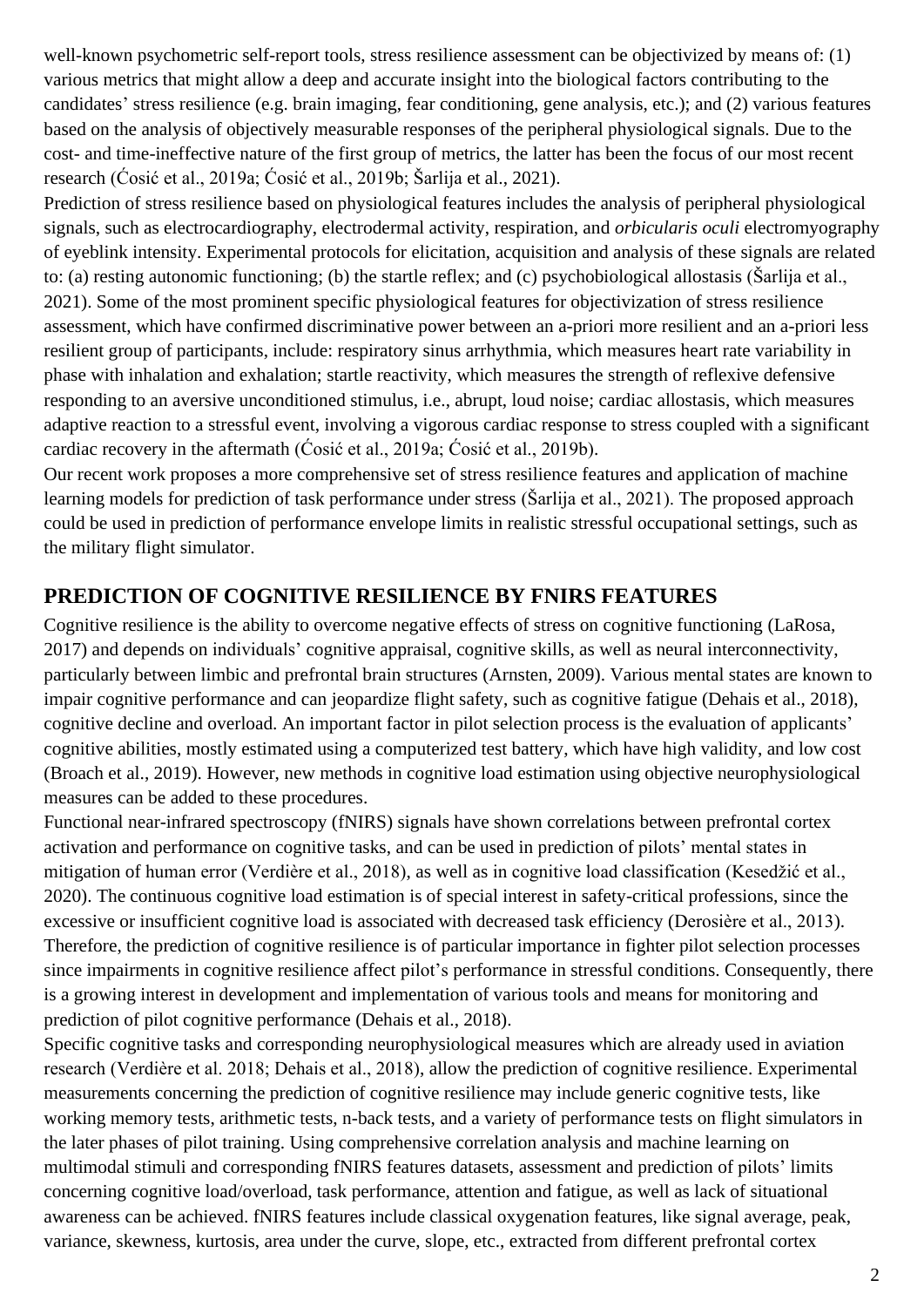regions. These features were already used in research of cognitive skills such as working memory (Fishburn et al., 2014), fatigue (Skau et al., 2019), cognitive flexibility (Kalia et al., 2018), mental workload (Aghajani et al., 2017), as well as cognitive load (Kesedžić et al., 2020).

## **PREDICTION OF FATIGUE BY OCULOMETRIC FEATURES**

Most accidents in aviation are caused by human error, which is a result of impaired mental performance and attention failure. In terms of the air force and selection of fighter pilots, oculometric features have shown to be useful for detecting fatigue or high-workload conditions, as well as, for investigating motion sickness, hypoxia, and expertise. Fatigue increases the risk for impaired performance, errors, and accidents in fighter pilots and it is of high importance to select resilient individuals to prevent possible catastrophic outcomes. Human performance can be predicted using different oculometric features related to fixation, saccadic movements, pupillary response, and eye blinking (Martinez-Marquez et al., 2021).

Fixation-related features are associated with visual processing and fatigue. Feature such as fixation duration is a predictor of fatigue development, and longer fixation duration indicates increased fatigue (Zargari Marandi et al., 2018). Saccades-related features such as saccade velocity, saccadic length, saccade rate, and the number of saccades are associated with mental workload, lethargy, and fatigue, and can be used for prediction of mental resilience. Furthermore, pupil size features are influenced by emotions, muscular fatigue, cognitive processes, and mental workload are common in cognitive load assessment (Gambiraža et al., 2021). The most often blinkrelated feature is blink rate, which is associated with physiological factors such as fatigue, task demands, attention, and tension.

Eye tracking could also predict pilot's mental resilience based on features of gaze pattern dynamics calculated in response to generic, challenging, and stressful visual tasks of short duration. Examples of these visual tasks are antisaccade, free-viewing and smooth pursuit task. Evaluating pilot's oculometric performance on such generic tasks would separate those candidates who develop fatigue sooner from those who develop it later, i.e., from those who are more resilient. We have also developed and optimized general stimulation paradigms for elicitation of facial and eye gaze features for mental resilience prediction (Ćosić et al., 2019b).

## **CONCLUSION**

Prediction of future fighter pilots' stress and cognitive resilience proposed in this abstract is particularly important due to self-report bias of standardized psychological instruments in selection process for attractive high-value jobs (Galić et al., 2012). These multimodal neurophysiological measurements and analyses have been successfully applied in selection processes for air traffic controllers here in Croatia (Ćosić et al., 2019b) and we do believe that such approach can be successfully applied in future fighter pilot selection processes. Croatian military aviation accidents, which were likely caused by human error (Croatia Week, 2014 Aug 6; Defense Brief, 2020 Jan 27, 2020 May 7; FlightGlobal, 2010 Sep 24; Reuters 2007 Jul 9), require more attention from the perspective of human factors. Therefore, the main objective of this abstract is to stimulate discussion within broader research and military community to enhance future selection process of Croatian pilots on Rafale F3-R jet fighters.

## **REFERENCES**

Aghajani, H., Garbey, M., & Omurtag, A. (2017). Measuring mental workload with EEG+ fNIRS. *Frontiers in human neuroscience*, 11, 359.

Arnsten, A. F. (2009). Stress signalling pathways that impair prefrontal cortex structure and function. *Nature reviews neuroscience*, 10(6), 410-422.

Birkeland, S. A., Manson, T. M., Kisamore, J. L., Brannick, M. T. & Smith, M. A. (2006). A meta - analytic investigation of job applicant faking on personality measures. *International Journal of Selection and Assessment, 14*(4), 317-335.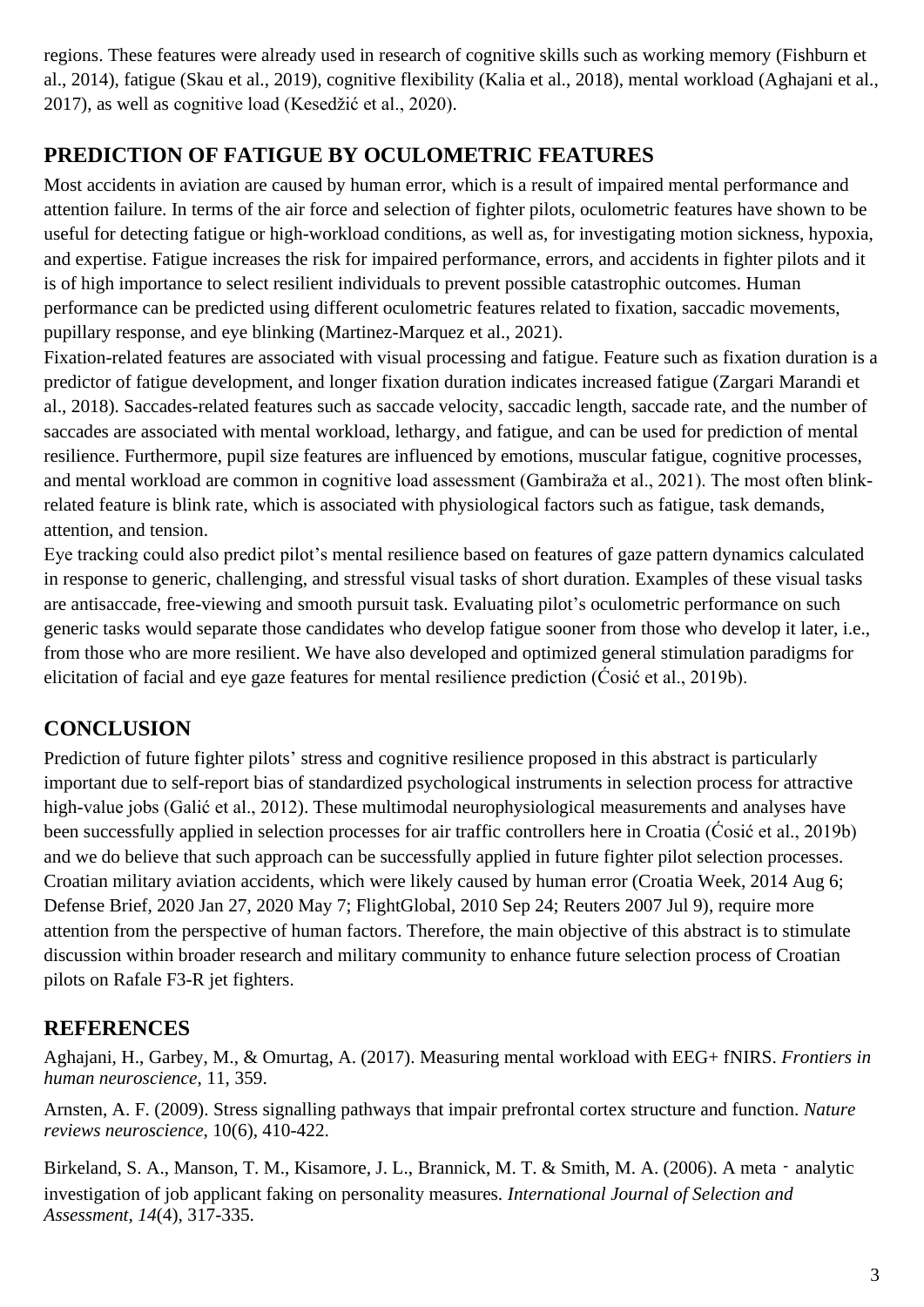Broach, D., Schroeder, D., & Gildea, K. (2019). *Best practices in pilot selection* (No. DOT/FAA/AM-19/06). United States. Department of Transportation. Federal Aviation Administration. Office of Aviation. Civil Aerospace Medical Institute.

Carretta, T. R. (2000). US Air Force pilot selection and training methods. *Technical rept.*, *AFRL WRIGHT-PATTERSON AFB OH HUMAN EFFECTIVENESS DIRECTORATE*

Ćosić, K., Šarlija, M., Ivkovic, V., Zhang, Q., Strangman, G., & Popović, S. (2019a). Stress resilience assessment based on physiological features in selection of air traffic controllers. *IEEE Access*, 7, 41989-42005.

Ćosić, K., Popović, S., Šarlija, M., Mijić, I., Kokot, M., Kesedžić, I., ... & Zhang, Q. (2019b). New tools and methods in selection of air traffic controllers based on multimodal psychophysiological measurements. *IEEE Access*, 7, 174873-174888.

Ćosić, K., Popović, S., Šarlija, M., Mijić, I., Kokot, M., Kesedžić, I. (2019c) Multimodal physiological, voice acoustic, eye gaze and brain imaging features of stress resilience. NATO Report of the Project NATO.MD.SFPP 984829 "Multidisciplinary Metrics for Soldier Resilience Prediction and Training".

Croatia Week. (2014 Aug 6). Croatian MIG-21 Fighter Pilot Hailed a Hero after Ejecting From Crashing Jet. <https://www.croatiaweek.com/croatian-mig-21-fighter-pilot-hailed-a-hero-after-ejecting-from-crashing-jet/>

de Hoyos, J. U. (2019). Human Factor in Military Aviation Accidents: A Resume of 31 USAF accidents extracted from Accident Investigation Board (AIB) public reports. Independently published.

Defense Brief. (2020 Jan 27). Croatian Air Force Kiowa helicopter crashes into Adriatic Sea. <https://defbrief.com/2020/01/27/croatian-air-force-kiowa-helicopter-crashes-into-adriatic-sea/>

Defense Brief. (2020 May 7). Two die in crash of Croatian Air Force Zlin training aircraft. <https://defbrief.com/2020/05/07/two-die-in-crash-of-croatian-air-force-zlin-training-aircraft/>

Dehais, F., Dupres, A., Di Flumeri, G., Verdiere, K., Borghini, G., Babiloni, F., & Roy, R. (2018, October). Monitoring pilot's cognitive fatigue with engagement features in simulated and actual flight conditions using an hybrid fNIRS-EEG passive BCI. In *2018 IEEE International Conference on Systems, Man, and Cybernetics (SMC)* (pp. 544-549). IEEE.

Derosière, G., Mandrick, K., Dray, G., Ward, T. E., & Perrey, S. (2013). NIRS-measured prefrontal cortex activity in neuroergonomics: strengths and weaknesses. *Frontiers in human neuroscience*, 7, 583.

Fishburn, F. A., Norr, M. E., Medvedev, A. V., & Vaidya, C. J. (2014). Sensitivity of fNIRS to cognitive state and load. *Frontiers in human neuroscience*, 8, 76.

FlightGlobal. (2010 Sep 24). Croatian MiG-21 pilots escape mid-air collision. <https://www.flightglobal.com/croatian-mig-21-pilots-escape-mid-air-collision/96039.article>

Galić, Z., Jerneić, Ž., & Kovačić, M. P. (2012). Do applicants fake their personality questionnaire responses and how successful are their attempts? A case of military pilot cadet selection. *International Journal of Selection and Assessment*, 20(2), 229-241.

Gambiraža, M., Kesedžić, I., Šarlija, M., Popović, S., & Ćosić, K. Classification of Cognitive Load based on Oculometric Features. In *2021 44th International Convention on Information, Communication and Electronic Technology (MIPRO)* (pp. 377-382). IEEE.

Grassmann, M., Vlemincx, E., von Leupoldt, A., & Van den Bergh, O. (2017). Individual differences in cardiorespiratory measures of mental workload: An investigation of negative affectivity and cognitive avoidant coping in pilot candidates. *Applied Ergonomics*, 59, 274-282.

Kalia, V., Vishwanath, K., Knauft, K., Vellen, B. V. D., Luebbe, A., & Williams, A. (2018). Acute stress attenuates cognitive flexibility in males only: an fNIRS examination. *Frontiers in psychology*, 2084.